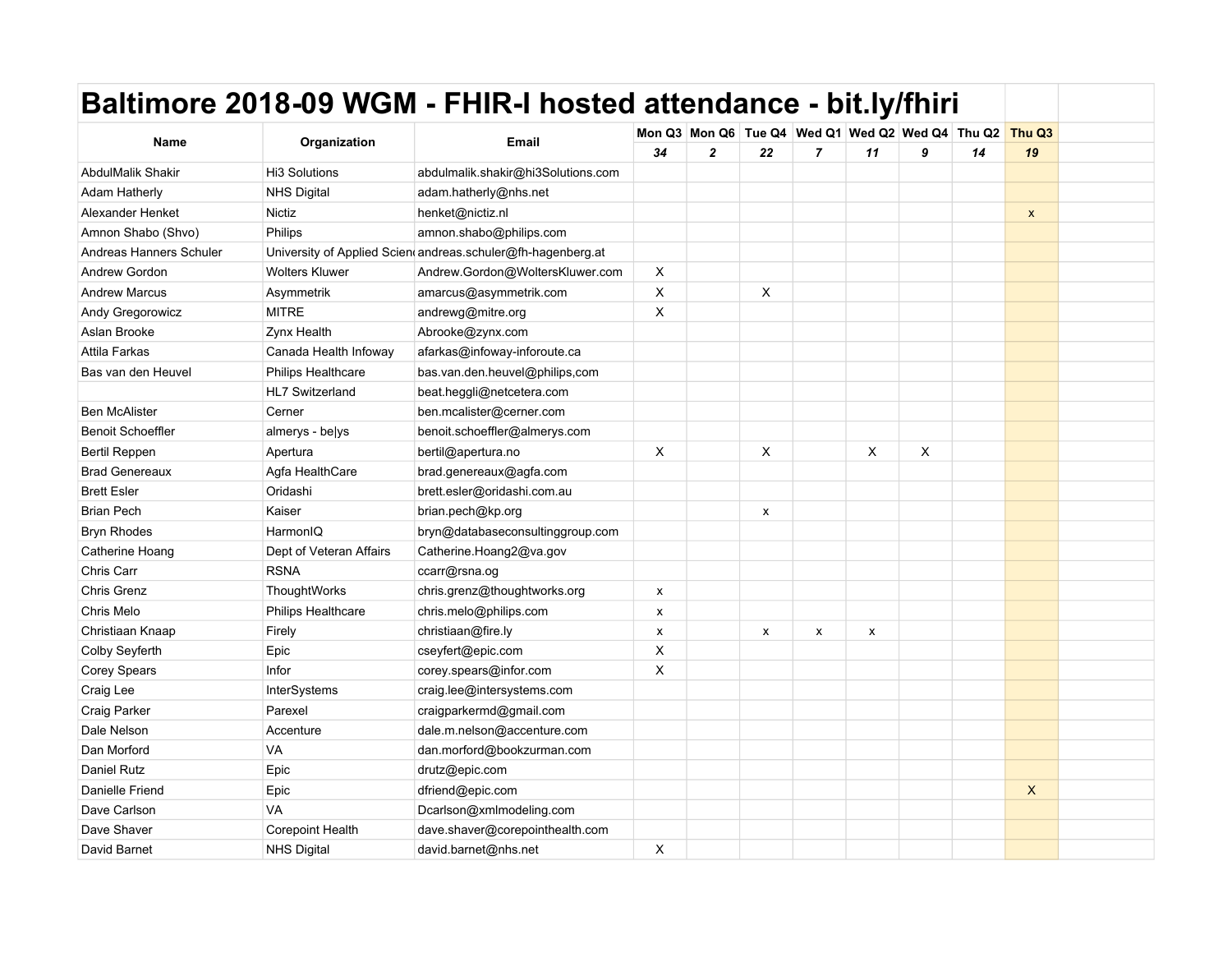|                       |                             | Baltimore 2018-09 WGM - FHIR-I hosted attendance - bit.ly/fhiri |                |              |    |                |    |                                                  |              |                    |  |
|-----------------------|-----------------------------|-----------------------------------------------------------------|----------------|--------------|----|----------------|----|--------------------------------------------------|--------------|--------------------|--|
|                       |                             |                                                                 |                |              |    |                |    | Mon Q3 Mon Q6 Tue Q4 Wed Q1 Wed Q2 Wed Q4 Thu Q2 |              | Thu Q <sub>3</sub> |  |
| <b>Name</b>           | Organization                | <b>Email</b>                                                    | 34             | $\mathbf{2}$ | 22 | $\overline{7}$ | 11 | 9                                                | 14           | 19                 |  |
| David Burgess         | LabCorp                     | burgesd@labcorp.com                                             |                |              |    |                |    |                                                  |              |                    |  |
| david hay             | HL7 NZ                      |                                                                 |                |              |    |                |    |                                                  |              |                    |  |
| David Parker          | Defined IT - DoD/VA         | david.parker@definedIT.com                                      |                |              |    |                |    |                                                  |              |                    |  |
| David Pyke            | Ready Computng              | david.pyke@readycomputing.com                                   |                |              |    |                |    |                                                  |              |                    |  |
| Dennis Patterson      | Cerner                      | dennis.patterson@cerner.com                                     | X              |              | X  | X              | X  | X                                                | X            | X                  |  |
| Dmytro Hasilin        | HealthLX                    | dmytro@healthlx.com                                             |                |              |    |                |    |                                                  |              |                    |  |
| Dora Finkeisen        | <b>Molit Institut</b>       | dora.finkeisen@molit.eu                                         |                |              |    |                |    |                                                  |              |                    |  |
| Doug Martin           | Regenstrief                 | douglas.martin.md@gmail.com                                     |                |              |    |                |    |                                                  |              |                    |  |
| Egger Oliver          | ahdis/HL7 Switzerland       | oliver.egger@ahdis.ch                                           | X              |              |    |                | x  |                                                  |              |                    |  |
| <b>Elliot Silver</b>  | Change Healthcare           | elliot.silver@mckesson.com                                      |                |              |    |                |    |                                                  |              |                    |  |
| Emma Jones            | Allscripts                  | emma.jones@allscripts.com                                       |                |              |    |                |    |                                                  |              |                    |  |
| Emmanuel Helm         |                             | University of Applied Scien emmanuel.helm@fh-hagenberg.at       |                |              |    |                |    |                                                  |              |                    |  |
| Eric Frank            | <b>IMO</b>                  | efrank@imo-online.com                                           |                |              |    |                |    |                                                  |              |                    |  |
| Eric Haas             | Health eData                | ehaas@healthedatainc.com                                        | $\pmb{\times}$ |              |    |                |    |                                                  |              |                    |  |
| Evelyn Gallego        | <b>EMI Advisors LLC</b>     | evelyn.gallego@emiadvisors.net                                  |                |              |    |                |    |                                                  |              |                    |  |
| <b>Ewout Kramer</b>   | Firely                      | ewout@fire.ly                                                   | X              |              | X  |                | X  |                                                  | $\mathsf{X}$ |                    |  |
| François Macary       | Phast / HL7 France          | francois.macary@phast.fr                                        |                |              |    |                |    |                                                  |              |                    |  |
| Freida Hall           | <b>Quest Diagnostics</b>    | freida.x.hall@questdiagnostics                                  |                |              |    |                |    |                                                  |              |                    |  |
| <b>Grahame Grieve</b> | <b>Health Intersections</b> | grahame@hl7.org                                                 | у              |              | у  |                | у  |                                                  |              |                    |  |
| Guoqian Jiang         | Mayo Clinic                 | jiang.guoqian@mayo.edu                                          |                |              |    |                |    |                                                  |              |                    |  |
| Hanhong Lu            | Epic                        | hlu@epic.com                                                    |                |              |    |                |    |                                                  |              |                    |  |
| Hans Buitendijk       | Cerner                      | hans.buitendijk@cerner.com                                      |                |              |    |                |    |                                                  |              |                    |  |
| Harold Affo           | <b>Prometheus Computing</b> | affoharold@gmail.com                                            |                |              |    |                |    |                                                  |              |                    |  |
| <b>Isaac Vetter</b>   | Epic                        | isaac@epic.com                                                  |                |              |    |                |    | present                                          | here!        | ind, again!        |  |
| James Agnew           | Smile CDR                   | jamesagnew@gmail.com                                            | Υ              |              |    |                |    |                                                  |              |                    |  |
| Jamieson Miller       | <b>Allscripts</b>           | jamieson.miller@allscripts.com                                  |                |              |    |                |    |                                                  |              |                    |  |
| Janne Sillanpää       | InterSystems                | janne.sillanpaa@intersystems.com                                |                |              |    |                |    |                                                  |              |                    |  |
| Jay Lyle              | JP Sys for VA               | jay@lyle.net                                                    |                |              |    |                |    |                                                  |              |                    |  |
| Jason Walonoski       | <b>MITRE</b>                | jwalonoski@mitre.org                                            | Y              |              | Y  |                |    |                                                  |              |                    |  |
| Jeff Danford          | Allscripts                  | jeffrey.danford@allscripts.com                                  |                |              |    |                |    |                                                  |              |                    |  |
| Jen Blagg             | Moxe Health                 | jblagg@moxehealth.com                                           | $\pmb{\times}$ |              |    |                |    |                                                  |              |                    |  |
| Jim Harrison          | CAP/UVa                     | james.harrison@virginia.edu                                     |                |              |    |                |    |                                                  |              |                    |  |
| Joe Lamy              | AEGIS/SSA                   | joe.lamy@aegis.net                                              |                |              |    |                |    |                                                  |              |                    |  |
| John Hatem            |                             | jnhatem@hotmail.com                                             |                |              |    |                |    |                                                  |              |                    |  |
| John Moehrke          | By Light                    | johnMoehrke@gmail.com                                           |                |              |    |                |    |                                                  |              | 彁                  |  |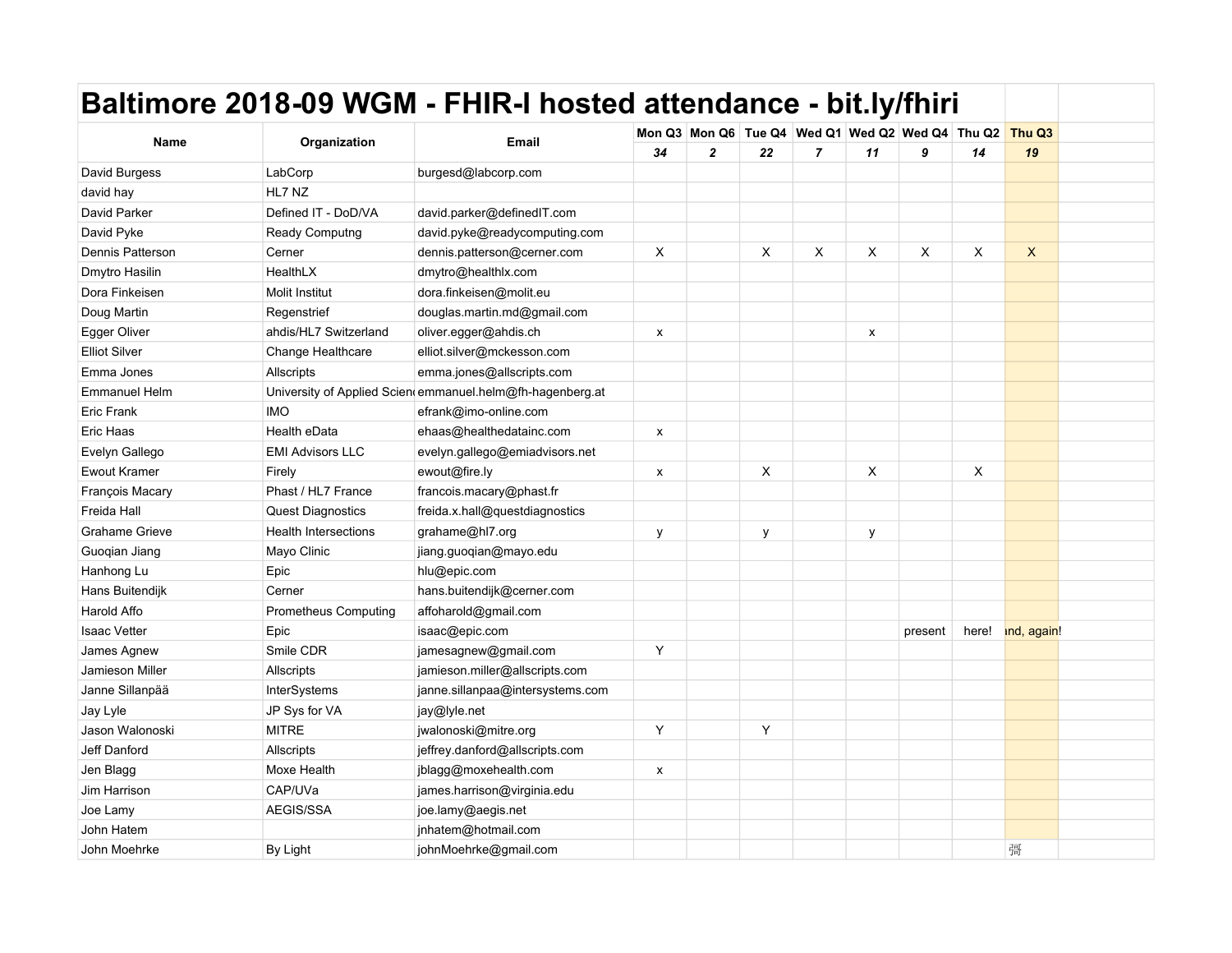|                         |                                                    | Baltimore 2018-09 WGM - FHIR-I hosted attendance - bit.ly/fhiri |                           |                |    |                                                  |        |        |          |             |  |
|-------------------------|----------------------------------------------------|-----------------------------------------------------------------|---------------------------|----------------|----|--------------------------------------------------|--------|--------|----------|-------------|--|
|                         |                                                    |                                                                 |                           |                |    | Mon Q3 Mon Q6 Tue Q4 Wed Q1 Wed Q2 Wed Q4 Thu Q2 |        |        |          | Thu Q3      |  |
| Name                    | Organization                                       | <b>Email</b>                                                    | 34                        | $\overline{2}$ | 22 | $\overline{7}$                                   | 11     | 9      | 14       | 19          |  |
| Jose Costa Teixeira     | <b>HL7 Germany</b>                                 | jose.a.teixeira@gmail.com                                       |                           |                |    |                                                  |        |        |          |             |  |
| Josh Mandel             | <b>SMART Health IT</b>                             | joshua.mandel@childrens.harvard.edu                             | $\boldsymbol{\mathsf{X}}$ |                | X  | X                                                | X      | X      | $\times$ | X           |  |
| Joshua Varner           | <b>Corepoint Health</b>                            | josh.varner@corepointhealth.com                                 |                           |                |    |                                                  |        |        |          |             |  |
| Juha Mykkänen           | <b>HL7 Finland</b>                                 | juha.mykkanen@thl.fi                                            |                           |                |    |                                                  |        |        |          |             |  |
| <b>Julian Sass</b>      | Niederrhein University                             | julian.sass@hs-niederrhein.de                                   |                           |                |    |                                                  |        |        |          |             |  |
| Kevin Olbrich           | McKesson                                           | kevin.olbrich@mckesson.com                                      |                           |                |    |                                                  |        |        |          |             |  |
| Kevin Shekleton         | Cerner                                             | kshekleton@cerner.com                                           |                           |                |    |                                                  |        |        |          |             |  |
| Lenel James             |                                                    | Blue Cross/BlueShield Alat lenel.James@bcbsa.com                |                           |                |    |                                                  |        |        |          |             |  |
| Lloyd McKenzie          | Gevity                                             | Imckenzie@gevityinc.com                                         | X                         |                | X  |                                                  |        |        | X        | X           |  |
| Lorraine Constable      | <b>Constable Consulting</b>                        | lorraine@constable.ca                                           |                           |                |    |                                                  |        |        |          |             |  |
| Lou Bedor               | Cognosante                                         |                                                                 |                           |                |    |                                                  |        |        |          |             |  |
| Marc de Graauw          | magrit.nl                                          | marcdegraauw@gmail.com                                          |                           |                |    |                                                  |        |        |          |             |  |
| MariBeth Gagnon         | CDC                                                | mgagnon@cdc.gov                                                 |                           |                |    |                                                  |        |        |          |             |  |
| <b>Mark Krebs</b>       |                                                    |                                                                 |                           |                |    |                                                  |        |        |          |             |  |
| MaryKay McDaniel        | Cognosane/FM                                       | marykay.mcdaniel@cognosante.com                                 |                           |                |    |                                                  |        |        |          |             |  |
| <b>Michael Donnelly</b> | Epic                                               | michael.donnelly@epic.com                                       | X                         |                | X  | X                                                | X      | X      | $\times$ | X           |  |
| Michael Padula          | Children's Hospital of Phila padula@email.chop.edu |                                                                 |                           |                |    |                                                  |        |        |          |             |  |
| <b>Michel Rutten</b>    | Firely                                             | m.rutten@furore.com                                             | $\Box$                    | $\Box$         |    | $\Box$                                           | $\Box$ | $\Box$ | $\Box$   | $\Box$      |  |
| <b>Michelle Miller</b>  | Cerner                                             | mmoseman@cerner.com                                             |                           |                |    |                                                  |        |        |          | X           |  |
| Mike Henderson          |                                                    | Document Storage System mhenderson@dssinc.com                   | X                         |                | X  |                                                  |        |        |          |             |  |
| <b>Muhammad Asim</b>    | <b>Philips Healthcare</b>                          | muhammad.asim@philips.com                                       |                           |                |    |                                                  |        |        |          |             |  |
| Munish Jokhani          | <b>NHS Digital</b>                                 | munishjokhani@nhs.net                                           |                           |                |    |                                                  |        |        |          |             |  |
| Nagesh Bashyam (Dragon) | Health eData Inc                                   | ehaas@healthedatainc.com                                        |                           |                |    |                                                  |        |        |          |             |  |
| Nick Radov              | Optum                                              | nick.radov@optum.com                                            |                           |                |    |                                                  |        |        |          |             |  |
| Nicole Bigelow          | Allscripts                                         | nicole.bigelow@allscripts.com                                   |                           |                |    |                                                  |        |        |          |             |  |
| Nikolai Ryzhikov        | Health Samurai                                     | niquola@health-samurai.io                                       |                           |                |    |                                                  |        |        |          |             |  |
| <b>Oliver Krauss</b>    |                                                    | University of Applied Scien oliver krauss@fh-hagenberg.at       |                           |                |    |                                                  |        |        |          |             |  |
| <b>Oliver Kuttin</b>    | HL7 Austria/ELGA GmbH                              | oliver.kuttin@elga.gv.at                                        |                           |                |    |                                                  |        |        |          |             |  |
| <b>Patrick Werner</b>   | Molit Institut                                     | patrick werner@molit.eu                                         |                           |                |    |                                                  |        |        |          |             |  |
| Pace Ricciardelli       | <b>MITRE</b>                                       | pace@mitre.org                                                  |                           |                | x  |                                                  |        |        |          |             |  |
| Paul Knapp              | Knapp consulting                                   | pknapp@pknapp.com                                               |                           |                |    |                                                  |        |        |          |             |  |
| Peter Jordan            | HL7 New Zealand                                    | pkjordan@xtra.co.nz                                             |                           |                |    |                                                  |        |        |          |             |  |
| Phil Langthorne         |                                                    | Prometheus Research, LLC phil@prometheusresearch.com            |                           |                |    |                                                  |        |        |          |             |  |
| Reinhard Egelkraut      | HL7 Austria/CGM                                    | reinhard.egelkraut@cgm.com                                      | X                         |                |    |                                                  |        |        |          | X           |  |
| <b>Richard Ettema</b>   | AEGIS.net, Inc.                                    | richard.ettema@aegis.net                                        |                           |                |    | Χ                                                | X      | X      | X        | $\mathsf X$ |  |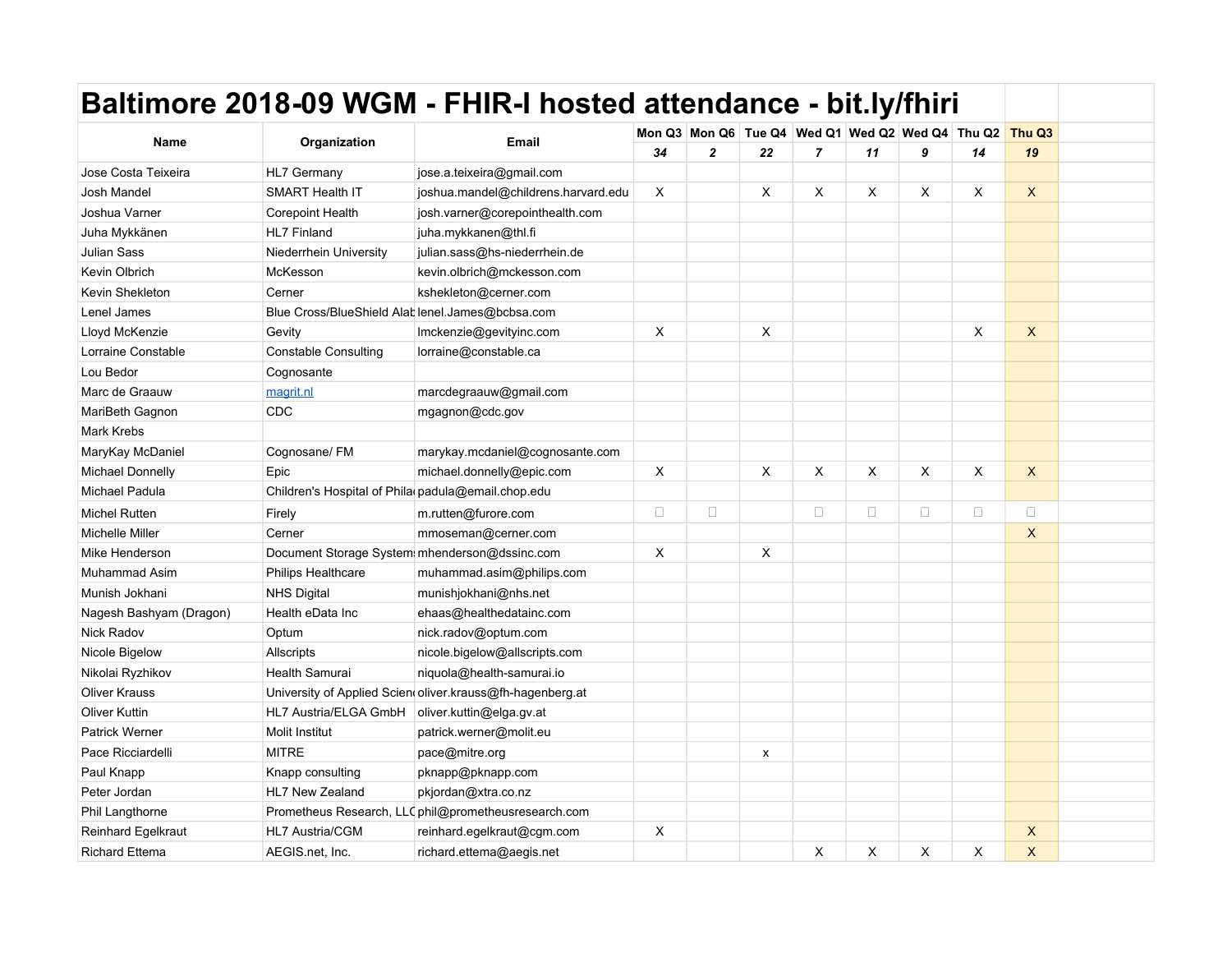|                       | Baltimore 2018-09 WGM - FHIR-I hosted attendance - bit.ly/fhiri |                                                       |                |              |                    |                |                                                         |   |              |                           |  |
|-----------------------|-----------------------------------------------------------------|-------------------------------------------------------|----------------|--------------|--------------------|----------------|---------------------------------------------------------|---|--------------|---------------------------|--|
|                       |                                                                 |                                                       |                |              |                    |                | Mon Q3 Mon Q6 Tue Q4 Wed Q1 Wed Q2 Wed Q4 Thu Q2 Thu Q3 |   |              |                           |  |
| Name                  | Organization                                                    | <b>Email</b>                                          | 34             | $\mathbf{2}$ | 22                 | $\overline{7}$ | 11                                                      | 9 | 14           | 19                        |  |
| Richard Kavanagh      | <b>NHS Digital</b>                                              | richard.kavanagh@nhs.net                              | X              |              |                    |                |                                                         | X | X            |                           |  |
| <b>Rick Geimer</b>    |                                                                 | Lantana Consulting Group rick.geimer@lantanagroup.com |                |              |                    |                |                                                         |   |              |                           |  |
| <b>Rick Haddorff</b>  | Mayo Clinic                                                     | haddorff.richard@mayo.edu                             |                |              |                    |                |                                                         |   |              |                           |  |
| Rien Wertheim         | Firely                                                          | rien@fire.ly                                          |                |              |                    |                |                                                         |   |              |                           |  |
| <b>Rik Smithies</b>   | HL7 UK                                                          | rik@nprogram.co.uk                                    |                |              |                    |                |                                                         |   |              |                           |  |
| <b>Riki Merrick</b>   | iConnect                                                        | rikimerrick@gmail.com                                 |                |              |                    |                |                                                         |   |              |                           |  |
| Rishi Tarar           | Northrop Grumnman                                               | rishi.tarar@ngc.com                                   |                |              |                    |                |                                                         |   |              |                           |  |
| <b>Rob Abbott</b>     | Infor                                                           | rob.abbott@infor.com                                  |                |              |                    |                |                                                         |   |              |                           |  |
| Rob Hausam            | Hausam Consulting LLC                                           | rrhausam@gmail.com                                    |                |              |                    |                |                                                         |   |              |                           |  |
| <b>Rob McClure</b>    | <b>MD Partners</b>                                              | rmcclure@mdpartners.com                               |                |              |                    |                |                                                         |   |              |                           |  |
| Robert Bishop         | VA                                                              | robert.bishop2@va.gov                                 |                |              |                    |                |                                                         |   |              |                           |  |
| <b>Robert Lario</b>   | VA                                                              | robert.lario@utah.edu                                 |                |              |                    |                |                                                         |   |              |                           |  |
| Ron Ross              | <b>Clinical Architecture</b>                                    | ron_ross@clinicalarchitecture.com                     |                |              |                    |                |                                                         |   |              |                           |  |
| Ron Shapiro           | Qvera                                                           | ron@qvera.com                                         | X              |              | X                  |                |                                                         |   |              |                           |  |
| Russ Leftwich         | <b>InterSystems</b>                                             | russell.leftwich@intersystems.com                     |                |              |                    |                |                                                         |   |              |                           |  |
| Sagy Mintz            | Allscripts                                                      | Sagy@Allscripts.com                                   |                |              | X                  |                |                                                         |   | $\mathsf{X}$ |                           |  |
| Sandra Stuart         | Kaiser                                                          | sandra.stuart@kp.org                                  |                |              |                    |                |                                                         |   |              |                           |  |
| Sean Muir             | <b>VHA</b>                                                      | sean.muir@vha.gov                                     |                |              |                    |                |                                                         |   |              |                           |  |
| Shuai Zheng           | CDC                                                             | lgu3@cdc.gov                                          |                |              |                    |                |                                                         |   |              |                           |  |
| Simone Heckmann       | HL7 Germany                                                     | sh@gefyra.de                                          | X              |              |                    |                |                                                         |   |              |                           |  |
| Stefan Lang           | <b>HL7 Germany</b>                                              | stefan.lang@lang-hitc.de                              | X              |              |                    |                |                                                         |   |              |                           |  |
| Stephen Hollifield    | HealthLX                                                        | stephen.hollifield@healthlx.com                       |                |              |                    |                |                                                         |   |              |                           |  |
| Sylvia Thun           | HL7 germany                                                     | sylvia.thun@web.de                                    |                |              |                    |                |                                                         |   |              |                           |  |
| <b>Taras Vuyiv</b>    | HealthLX                                                        | tvuyiv@gmail.com                                      |                |              |                    |                |                                                         |   |              |                           |  |
| Thomson Kuhn          | <b>ACP</b>                                                      | tkuhn@acponline.org                                   |                |              |                    |                |                                                         |   |              |                           |  |
| Tim Blake             |                                                                 |                                                       |                |              |                    |                |                                                         |   |              |                           |  |
| <b>Tim Zallin</b>     | <b>Health Samurai</b>                                           | tim.zallin@gmail.com                                  |                |              |                    |                |                                                         |   |              |                           |  |
| Tejay Cardon          | Tabula Rasa HealthCare                                          | tcardon@trhc.com                                      | X              |              | Ŝ.                 |                |                                                         |   | Ŝ.           |                           |  |
| Vassil Peytchev       | Epic                                                            | vassil@epic.com                                       | X              |              | X                  |                |                                                         |   | $\mathsf{X}$ | $\boldsymbol{\mathsf{X}}$ |  |
| Victor Vaysman        | Medside Healthcare                                              | victor@medside.com                                    |                |              |                    |                |                                                         |   |              |                           |  |
| Yunwei Wang           | <b>IMO</b>                                                      | ywang@imo-online.com                                  | $\pmb{\times}$ | X            | $\pmb{\mathsf{x}}$ |                |                                                         | x | x            | $\pmb{\mathsf{x}}$        |  |
| Yuriy Flyud           | HealthLX                                                        | yuriy@healthlx.com                                    |                |              |                    |                |                                                         |   |              |                           |  |
| Espen Stranger Seland | HL7 Norway                                                      | espen.stranger.seland@ehelse.no                       | X              |              |                    |                |                                                         |   |              |                           |  |
| Avinash Shanbhag      | <b>ONC</b>                                                      | Avinash.Shanbhag@hhs.gov                              | X              |              |                    |                |                                                         |   |              |                           |  |
| Michael Flannigan     | Carradora                                                       | Mike.Flannigan@carradora.com                          |                |              |                    |                |                                                         |   |              |                           |  |